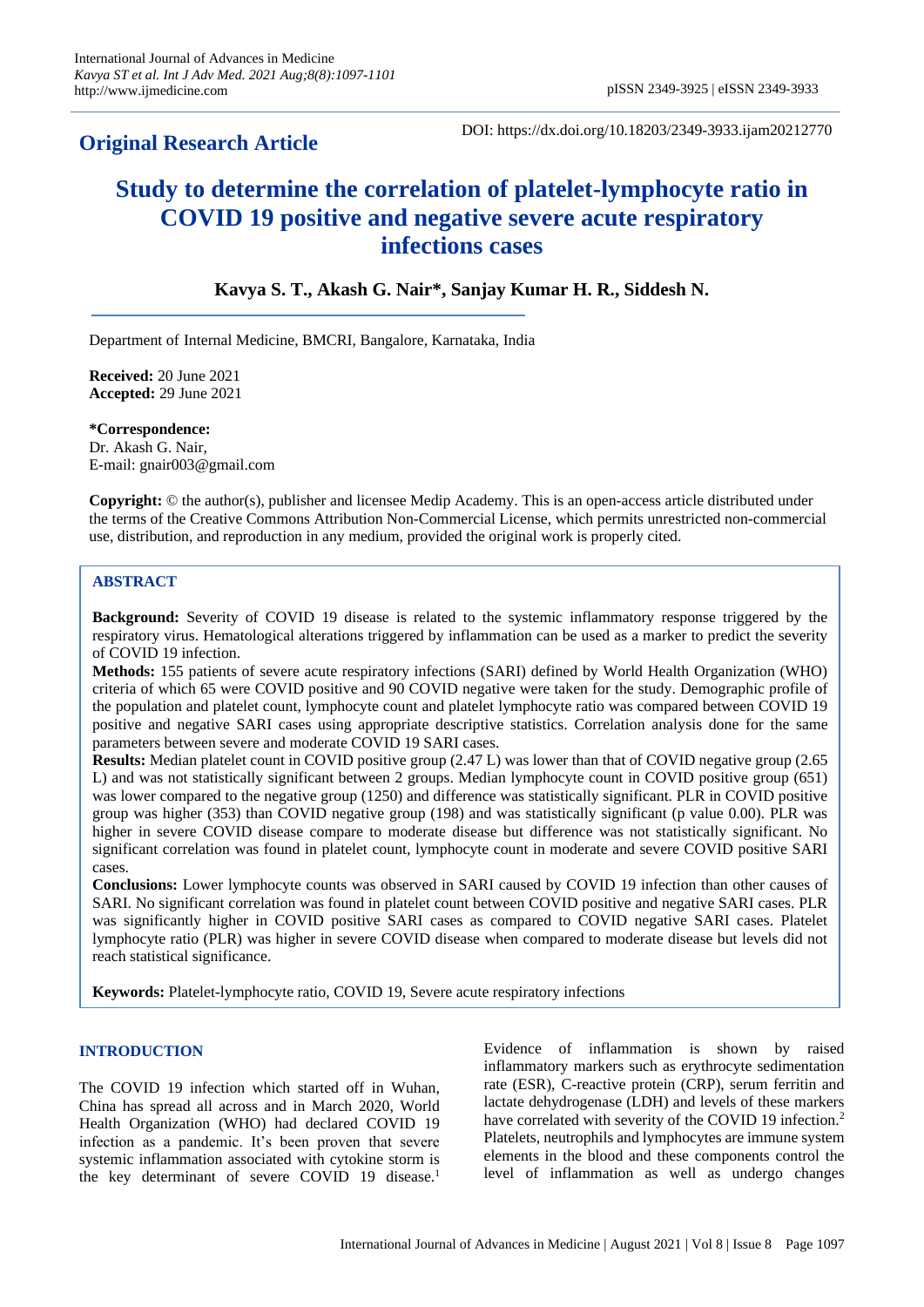secondary to the inflammatory process.<sup>3</sup> Systemic inflammation bring about changes in the blood composition such as thrombocytosis, neutrophilia, lymphopenia and normochromic anemia.<sup>4</sup> So the components of the circulating blood can be used as markers of systemic inflammation. Absolute lymphocyte count and platelet count are sensitive markers in infections and inflammation and the platelet lymphocyte ratio (PLR) of patients indicates the degree of cytokine storm, which might provide a new indicator in the monitoring of patients with COVID-19.

PLR reflects both aggregation and inflammatory pathways, and may be more valuable in predicting various inflammations than platelet or lymphocyte counts alone.<sup>5</sup>

Recently neutrophil to lymphocyte ratio (NLR) and PLR have been shown to be useful prognostic markers in various inflammatory conditions like rheumatoid arthritis, ankylosing spondylitis, solid tumours and acute respiratory distress syndrome (ARDS).<sup>6-9</sup>

Severe acute respiratory illness (SARI) is an acute respiratory infection with history of fever of more than 38 degrees with onset within last 7 days and requires overnight hospitalization and it can be mild with no evidence of pneumonia or hypoxia, moderate where oxygen saturation is 90-94% and severe where saturation falls below 90%.<sup>10</sup>

This study is done to determine whether platelet to lymphocyte ratio has a clinical value in differentiating SARI caused by SARS-CoV-2 infection and non COVID SARI cases and also to determine PLR variation in severe and moderate COVID 19 disease.

# **METHODS**

This study is a cross sectional study conducted at Bowring and Lady Curzon hospital attached to Bangalore Medical College and Research Institute, Bangalore from May 2020 till October 2020. The study was approved by the Institutional ethical committee and written informed consent was taken from all patients who were included in the study.

#### *Inclusion criteria*

Patients admitted as a case of COVID positive and negative SARI with age more than 18 years were included in the study.

#### *Exclusion criteria*

Patients not willing to give informed consent, less than 18 years of age, with chronic inflammatory diseases, liver disease, malignancy, undergoing chemotherapy and radiotherapy, and patients with bone marrow pathology were excluded.

65 patients who were confirmed to have COVID 19 infection but real-time reverse transcription–polymerase chain reaction (RTPCR) or rapid antigen test and 90 patients who are negative for COVID 19 but diagnosed as SARI due to non COVID illness.

SARI patients are selected based on WHO case definition and these patients were grouped based on WHO COVID 19 disease severity criteria into severe and moderate disease as mild SARI cases were not admitted to the hospital. 10

Mild SARI included symptomatic patients meeting the case definition of COVID-19 without evidence of viral pneumonia or hypoxia.

Moderate SARI (pneumonia) included adolescent or adult with clinical signs of pneumonia (fever, cough, fast breathing) but no signs of severe pneumonia, including  $SpO<sub>2</sub>$  more than or equal to 90% in room air.

Severe SARI included adolescent or adult with clinical signs of pneumonia (fever, cough, dyspnea, fast breathing) plus one of the following respiratory rate >30 breaths/min; severe respiratory distress or  $SpO<sub>2</sub> < 90\%$  in room air.

Details of patients were obtained and clinically examined as per the study proforma. Complete hemogram was done for the patients. Lymphocyte count, platelet count and PLR was determined and analysis done between COVID 19 positive SARI and COVID 19 negative SARI groups.

Correlation analysis of lymphocyte count, platelet count and PLR with severity the severity COVID 19 infection was also done.

#### *Statistical analysis*

SPSS (statistical package for social sciences) version 20 (IBM SPASS statistics [IBM corp. released 2011] was used to perform the statistical analysis.

Data was entered in the excel spread sheet. Descriptive statistics of the explanatory and outcome variables were calculated by median and interquartile range (IQR) (based on data distribution- normalcy test-Shapiro Wilk test) for quantitative variables, frequency and proportions for qualitative variables. Inferential statistics like Mann-Whitney test (based on data distribution) was applied to check the statistical difference of platelet count, lymphocyte count and P/L ratio between groups. The level of significance is set at 5%.

# **RESULTS**

#### *Demographic characteristics*

Sample size of the study was 155 in which 65 patients were COVID positive and 90 were COVID negative. The mean age was 53.9 in COVID positive group and 49.9 in COVID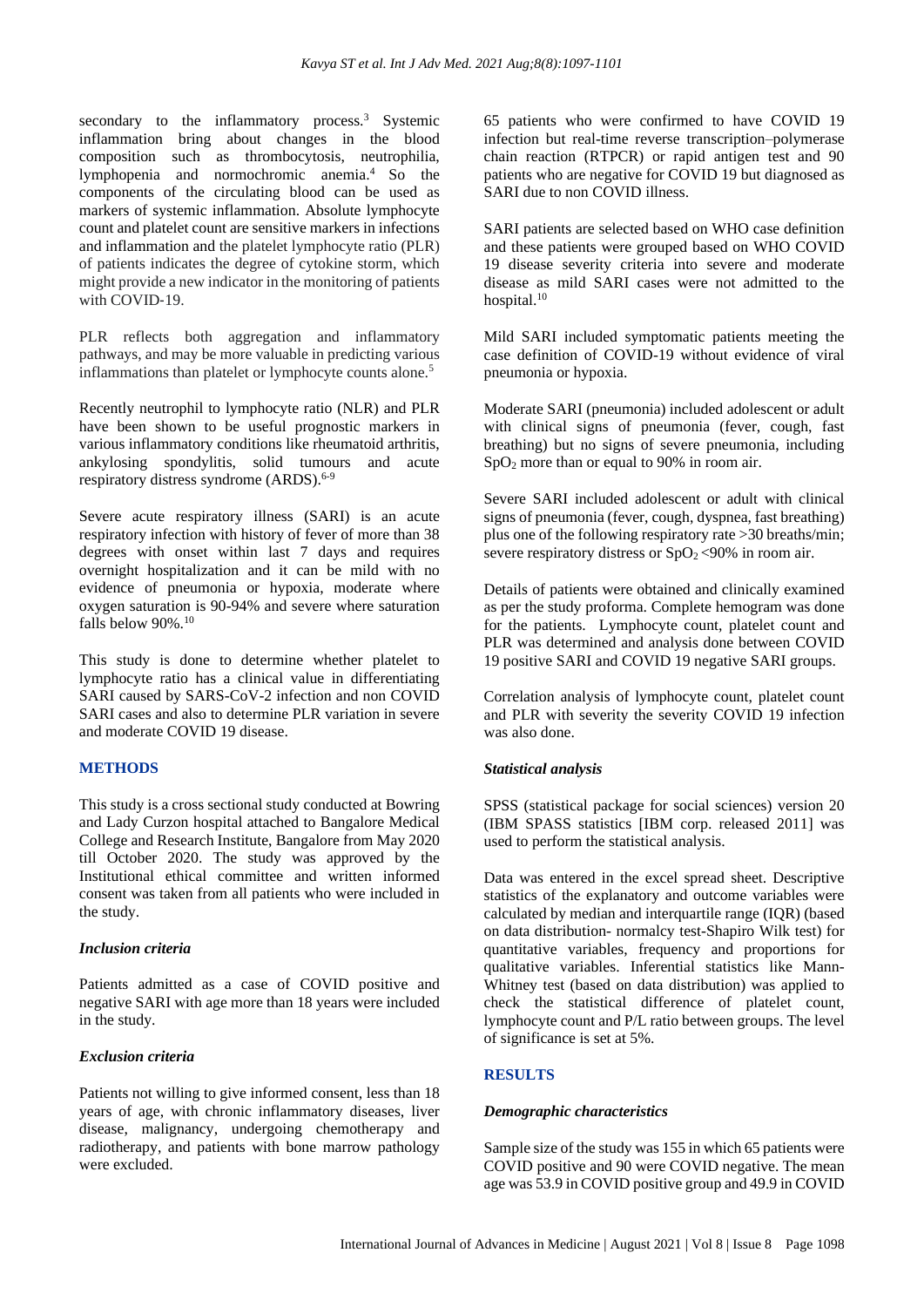negative group. There were 37 males and 28 females in COVID positive SARI group and 55 males and 35 females in COVID negative group.

There were 46 severe COVID cases and 19 moderate COVID cases. Among the non-COVID SARI cases 47 were severe and 53 were moderate cases.







# **Figure 2: The distribution of lymphocyte count between COVID positive and negative cases.**

### *Correlation analysis between COVID positive and COVID negative SARI patients*

The median platelet count in SARI COVID positive group was 2.47 L and that of SARI COVID negative group was 2.65 L which was higher .The correlation analysis showed that the difference in platelet count observed was not statistically significant between the groups. The median lymphocyte count in SARI COVID positive group was 651 which was very low compared to that of SARI COVID

negative group that had median lymphocyte count of 1250. The correlation analysis showed that the difference in the lymphocyte count observed was statistically significant between the groups (p value 0.00).

Analysis on PLR showed that the median PLR was higher in COVID positive patients with a value of 356 which was 198 in COVID negative patients and the difference was statistically significant (p value 0.00).

#### *Correlation analysis between severe and moderate COVID positive SARI cases*

The median platelet count in severe COVID patients was 2.64 L which is lower than that of moderate COVID cases was 2.28 L. The correlation analysis showed that the mean platelet count was not statistically significant between the groups (p value 0.35).

The median lymphocyte count in severe COVID disease was observed to be 587 and that in moderate COVID disease was 703. As expected lymphocyte count which was lower in severe COVID infection than non-severe disease. However, this difference was not statistically significant (p value 0.33).

Analysis on PLR showed that the median PLR was higher in severe COVID disease with a median value of 428 which was 363 in moderate disease but this difference observed was not statistically significant (p value 0.48).



**Figure 3: The distribution of platelet count between COVID positive and negative SARI cases.**

**Table 1: Comparison of the clinical parameters between the groups using Mann-Whitney test.**

| <b>Clinical parameters</b>       | <b>Groups</b> | N  | <b>Minimum</b> | <b>Maximum</b> | <b>Median</b> | <b>IOR</b> | P value |
|----------------------------------|---------------|----|----------------|----------------|---------------|------------|---------|
| <b>Platelet count (in lakhs)</b> | $COVID +ve$   | 90 | 0.97           | 6.47           | 2.47          | 1.67       | 0.63    |
|                                  | COVID-ve      | 65 | 0.49           | 5.06           | 2.65          | 1.11       |         |
| Lymphocyte count                 | $COVID +ve$   | 90 | 167.54         | 3027           | 651           | 600.7      | $0.00*$ |
|                                  | COVID-ve      | 65 | 218            | 4728           | 1250          | 1524.5     |         |
| <b>P/L</b> ratio                 | $COVID +ve$   | 90 | 66.8           | 1383           | 356           | 418.97     | $0.00*$ |
|                                  | COVID-ve      | 65 | 30.8           | 860            | 198.05        | 239.73     |         |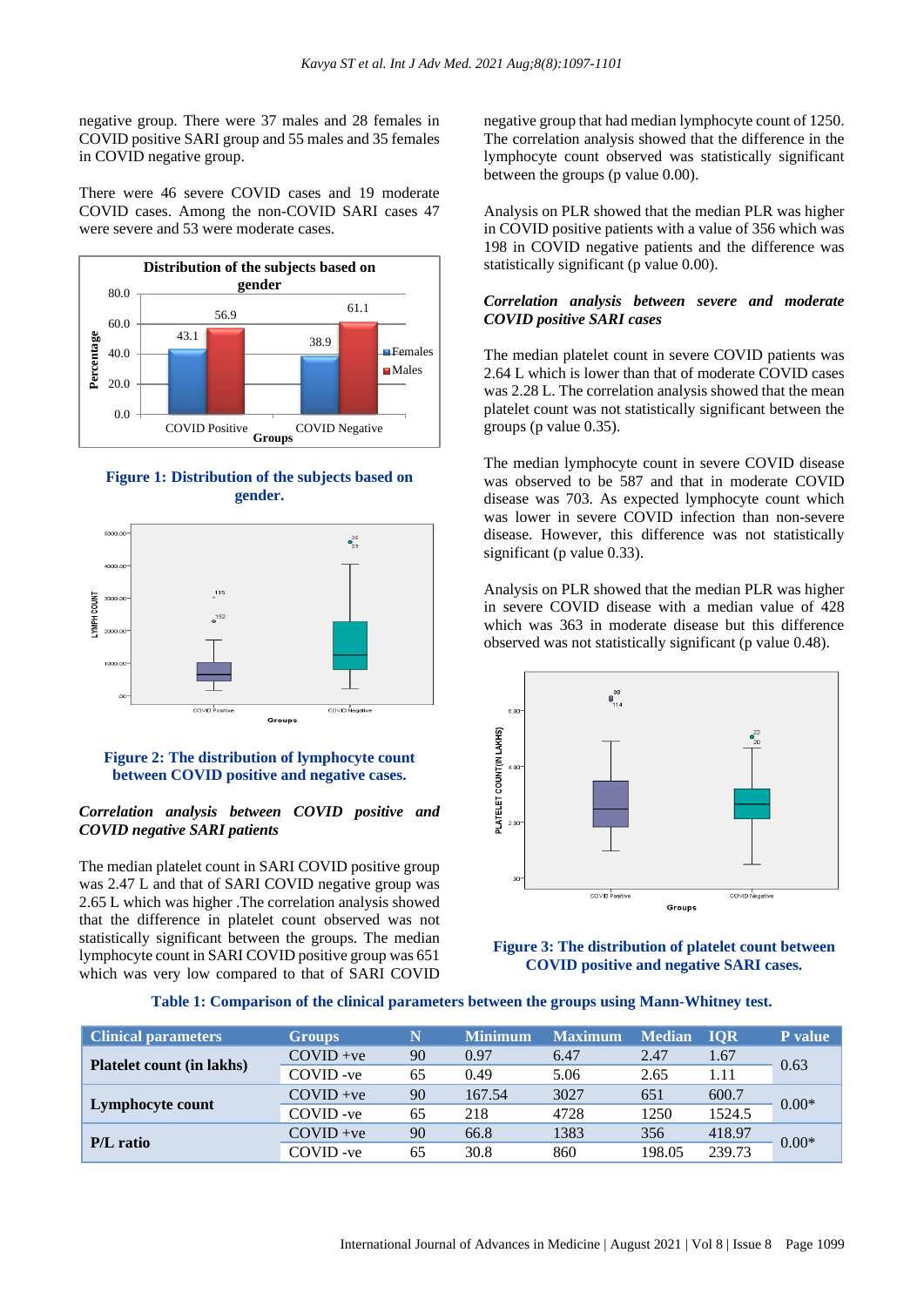| <b>Clinical parameters</b> | <b>Groups</b> | <b>Severity</b> | N  | <b>Minimum</b> | <b>Maximum</b> | <b>Median</b> | <b>IOR</b> | <b>P</b> value |
|----------------------------|---------------|-----------------|----|----------------|----------------|---------------|------------|----------------|
| <b>Platelet count</b>      | $COVID +ve$   | Moderate        | 45 | 0.97           | 6.47           | 2.64          | 2.09       | 0.356          |
|                            |               | Severe          | 20 | 1.02           | 4.5            | 2.28          | 1.21       |                |
| Lymphocyte count           | $COVID +ve$   | Moderate        | 45 | 306            | 3027           | 703.15        | 901        | 0.334          |
|                            |               | Severe          | 20 | 167.54         | 2289           | 587.76        | 594        |                |
| <b>P/L</b> ratio           | $COVID +ve$   | Moderate        | 45 | 117            | 1383           | 324.25        | 362        | 0.48           |
|                            |               | Severe          | 20 | 66.8           | 1348           | 363.5         | 428.42     |                |

**Table 2: Comparison of the clinical parameters based on severity within the groups using Mann-Whitney test.**

## **DISCUSSION**

SARS-CoV-2 causes a severe form of pneumonia evolving towards adult respiratory distress syndrome (ARDS) due to extensive inflammation in the lungs and occasionally associated with multiorgan failure carrying high mortality rates.<sup>11</sup> Severe systemic and pulmonary inflammation contributes to development and progression of ARDS.<sup>12,13</sup>

PLR indirectly reflect a patient's inflammatory state and the degree of cytokine storm, which might provide a new indicator in the monitoring of patients with COVID‐ 19.The advantage of PLR selection is that it reflects both aggregation and inflammatory pathways, and maybe more valuable in predicting various inflammations than platelet or lymphocyte counts alone.<sup>5</sup>

In this study we tried to correlate the platelet count , lymphocyte count and PLR between SARI caused by SARS CoV2 and other causes of SARI at admission and whether these indices varied with the severity of COVID 19 SARI infection.

We found that median platelet count and lymphocyte count was lower in COVID-19 SARI as compared to covid negative SARI patients. Presence of lymphopenia in COVID SARI cases was statistically significant, indicating that COVID-19 disease progressing to moderate or severe SARI were having marked lymphopenia and can be a useful predictor of COVID-19 infection in the setting of a patient with pneumonia.

Although platelet count was lower in COVID SARI cases PLR was higher compared to COVID negative cases. This result points that PLR is would be a better market of inflammation than platelet count alone. It also suggests that in a SARI patient with higher PLR, likely that the patient is infected with SARS CoV2.

Platelet count was higher in moderate COVID 19 illness than severe illness but Lower median lymphocyte count was noted in severe COVID disease compared to nonsevere COVID infection. PLR in severe COVID illness was significantly higher than moderate illness. But lower lymphocyte count and a higher PLR in severe COVID SARI was not statistically significant. The reason for it may be that all the COVID positive patients included were SARI cases which means that the moderate illness will also be having a higher degree of inflammation although not as

severe as severe cases but obviously more than mild disease or Influenza like illness (ILI). From the results it is likely that a higher the PLR more likely is the patient go for a severe illness as PLR values are indirect marker of underlying severity of infection.

Single-center case series of the 30 hospitalized by Qu et al, patients with confirmed COVID‐19 in Huizhou Municipal Central Hospital comparing the correlation between the difference of PLR at the time of admission and the maximum of PLR during treatment, and the length of hospital stay found that the patients' ΔPLR was correlated with the length of hospitalization. If PLR increased more during treatment, the patient had longer hospital stay and a greater possibility of severe pneumonia, suggesting that the number of platelets and their dynamic changes during the treatment may have a suggestion on the severity and prognosis of the disease. 14

Meta-analysis done by Chan and Rout on NLR and PLR in severe and non-severe COVID 19 illness, they have observed that NLR and PLR was high in severe illness and statistically significant when compared to non-severe disease.<sup>15</sup>

# **CONCLUSION**

Presence of lymphopenia and higher PLR is a simple cost effective and reliable marker that can give clue to the etiology of SARI. It indicated as to whether a patient is infected with SARS-CoV-2 so that early therapy which has mortality benefit in SARI COVID 19 infection can be started before the RTPCR reports are available.

Platelet count, lymphocyte count or PLR can't be taken as marker of severity once the patients has developed SARI.

#### *Funding: No funding sources*

*Conflict of interest: None declared Ethical approval: The study was approved by the Institutional Ethics Committee*

#### **REFERENCES**

1. Gong J, Dong H, Xia SQ, Huang YZ, Wang D, Zhao Y, et al. Correlation analysis between disease severity and inflammation-related parameters in patients with COVID-19 pneumonia. MedRxiv. 2020.